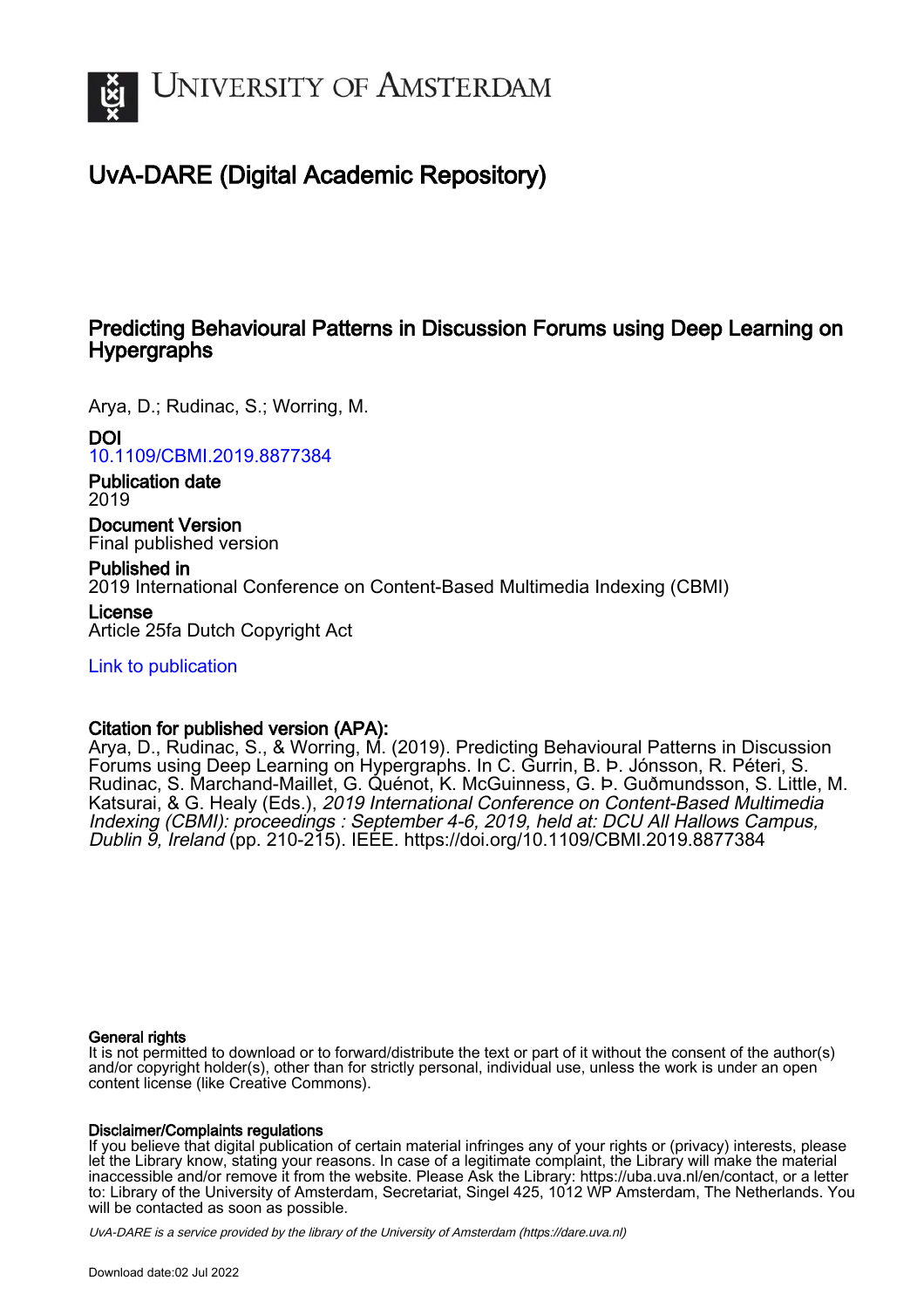# Predicting Behavioural Patterns in Discussion Forums using Deep Learning on Hypergraphs

Devanshu Arya *University of Amsterdam* Amsterdam, The Netherlands d.arya@uva.nl

Stevan Rudinac *University of Amsterdam* Amsterdam, The Netherlands s.rudinac@uva.nl

Marcel Worring *University of Amsterdam* Amsterdam, The Netherlands m.worring@uva.nl

*Abstract*—Online discussion forums provide open workspace allowing users to share information, exchange ideas, address problems, and form groups. These forums feature multimodal posts and analyzing them requires a framework that can integrate heterogeneous information extracted from the posts, i.e. text, visual content and the information about user interactions with the online platform and each other. In this paper, we develop a generic framework that can be trained to identify communication behavior and patterns in relation to an entity of interest, be it user, image or text in internet forums. As the case study we use the analysis of violent online political extremism content, which has been a major challenge for domain experts. We demonstrate the generalizability and flexibility of our framework in predicting relational information between multimodal entities by conducting extensive experimentation around four practical use cases.

*Index Terms*—hypergraphs, geometric deep learning, discussion forums, semantic concept detection, entity linking

#### I. INTRODUCTION

A large amount of visual and textual content is posted daily in different social networking and content sharing platforms, where users can express their thoughts and share experiences. Pervasive nature of internet and social media has not only made it possible to communicate and demonstrate radical views and intentions, but also to connect to other persons with similar interests. Due to this high reachability and popularity of social media, people also use these platforms for planning events and mobilizing others for protests, public demonstrations, promoting violent extremist ideologies, and spreading racist opinions. The problem of automatic identification of such online radicalization and prediction of social unrest is of paramount importance for law enforcement agencies. It requires collection, fusion and analysis of 'weak signals' or 'digital traces' which are present on social media. Current analysis techniques focus mostly on hashing and filtering of known extremist multimedia items. However, aiding domain experts in rigorous large-scale empirical analysis requires novel multimodal tools designed to handle unstructured data from diverse information channels, especially internet discussion forums.

Discussion forums are a type of social multimedia network where people can meet, form groups, discuss common interests and exchange ideas. Through the use of discussion forums,

978-1-7281-4673-7/19/\$31.00 ©2019 European Union

it is also possible for members of the public, whether supporters or detractors of a group, to engage in debate. This may assist the terrorist group in adjusting their position and tactics and, potentially, increasing their levels of support and general appeal [1]–[3]. This is also noted in Europol's annual terrorism situation and trend report for 2012, which warns that internet forums present effective means for addressing target audiences, and "recruiting" supporters with no off-line links to terrorist organizations [4]. By just analyzing the content after it has been shared in "extremosphere" of these forums can lead to a delay in detecting critical events, which can prove to be a massive loss in the future. Hence, an effective framework is needed for predicting future communication behaviour between users or communities within the (often implicit) social networks hosted by these forums. Major challenge in developing such framework is the presence of low quality content in contextual metadata and the large volume of information in internet forums.

In this paper, we construct a pipeline, as shown in figure 1, which can be used to identify communication behavior and patterns in violent online extremism forums. Our framework is built upon the methodology developed in [5] where the authors presented an approach to predicting links and groups between entities (which can be images, users, posts, groups etc.) within a social multimedia network such as Flickr. An entity can be any of the visible constituents of a post in social network. For example, in Instagram, entities consist of tags, image, video, user, location and caption. In this work, we extend the methodology proposed in [5] for the use with heterogeneous entities in discussion forums, which contain more unstructured information. It can enhance the Law Enforcement Agencies (LEAs) to exploit future interactions between entities within a network, for instances: (a) *mob formation* - which type of people or forums a particular user(s) might be interested in to interact with, (b) *deciphering hidden messages from an image* - what kinds of images can be associated with a post or (c) *content classification* - which type of category a post might belong to. These use cases requires analysis of posts at a particularly high semantic level. Hence, we focus on extracting semantic concepts, such as topics, personages, locations and gender from text using entity linking and visual concepts (such as TRECVID [6] and ImageNet [7] concepts) from images and videos. The usage of such semantic concepts is important since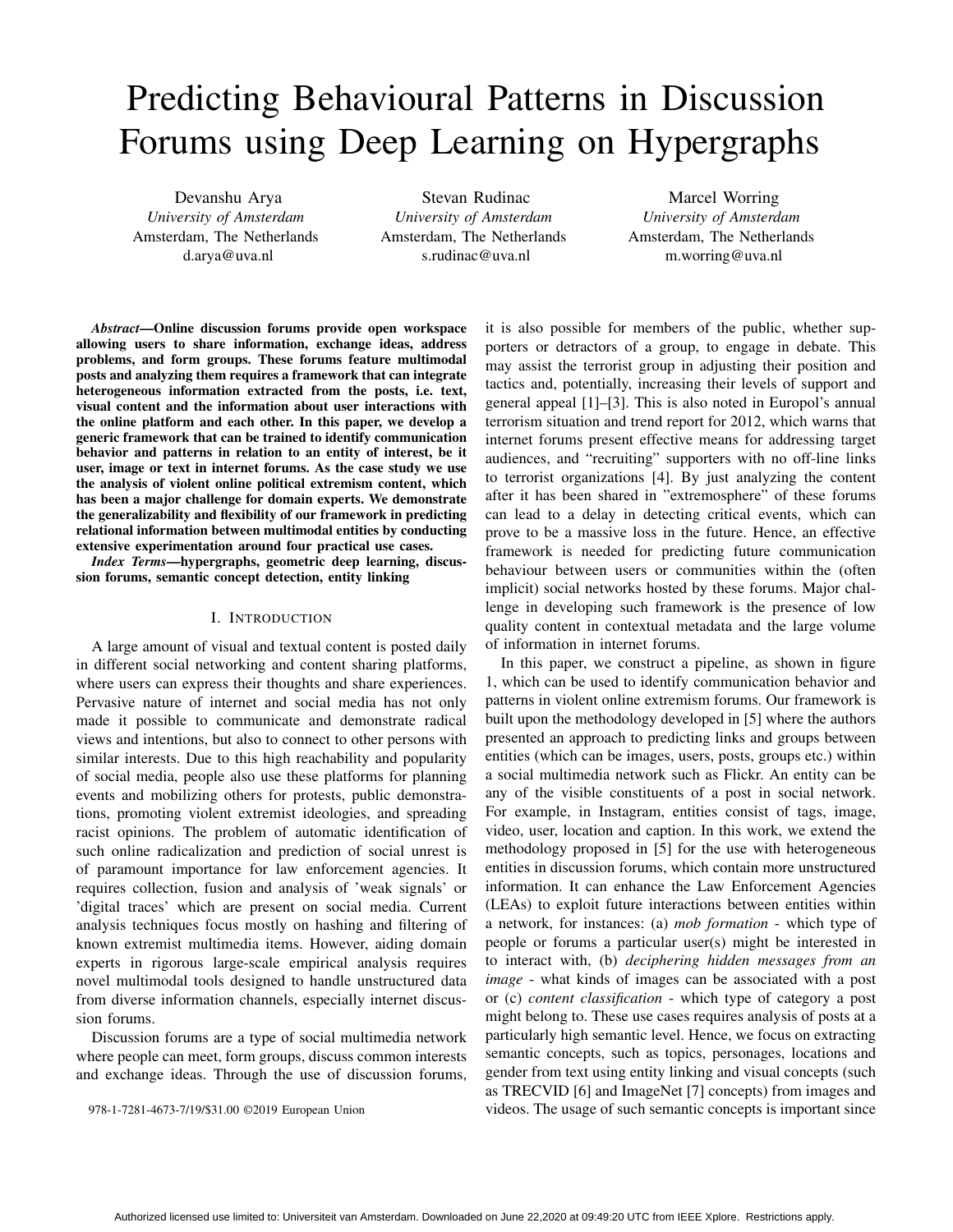

Fig. 1: An example of the proposed pipeline of the framework. It represents a typical post with multimodal entities in Stormfront, a white nationalist, white supremacist and neo-Nazi Internet forum followed by the extraction of semantic concepts from the post and then construction of a hypergraph framework using the entities and concepts as proposed in [5].  $H_0$  and  $H_i$  represents complete and partial hypergraph. The goal is to predict missing information i.e. generate hyperedges (red-dotted line) on  $H_i$ .

the results are intended to be interpretable by the end users.

To facilitate such applications, we extract semantic (visual and text) concepts from the posts and then train a model based on relational information between entities in the social network. These relations can either be formed between entities of different modality or between entity and its metadata information. Uncovering hidden relations between multimedia items has long been a topic of research in multimedia information retrieval. Graph-based approaches have been prominent for their ability to represent and analyze such problems. Recent works [8] [9] [10] on geometric deep learning aim at formulating convolutional neural networks to data represented on graphs. The key idea in geometric deep learning is to devise a method for representation learning that can capture structural information within non-Euclidean domains, especially graphs. However, there are two major challenges for their wider adoption in learning multimodal relations in discussion forums. Firstly, graph-based approaches are hindered by the challenges related with associating and learning semantic concepts due to the presence of unstructured textual data and low quality images. In addition, inefficient representation of multimedia post can lead to loss of available information or capture it only partially.

The main contributions of the paper are:

- We present a framework, which combines semantic concepts and contextual relations between entities in a discussion forum to predict communication behavior and patterns in relation to various types of entities.
- We demonstrate the flexibility of such framework in tackling a variety of potential use cases arising during the analysis of violent political extremism forums. Mul-

timedia analysis is further shown effective in aiding the domain experts involved in the qualitative analysis of these forums.

• Our experiments provide insights into the usefulness of the relations between individual modalities and semantic features, which can be exploited to unravel implicit information about diverse entities in a discussion forum.

The remainder of this paper is organized as follows. In Section 2 we provide an overview of related work. Then in Section 3 we introduce our approach and in sections 4 and 5 we present the experimental setup and results. Section 6 concludes the paper.

#### II. RELATED WORK

This section describes and discusses related work on the methods for learning patterns and behaviours of entities in a social network.

Understanding how users behave when they connect to social networking sites creates opportunities for richer studies of social interactions, better detection of irregular behavior and improved design of content distribution systems. Jin et al. [11] presented an elaborate survey on the importance of analysis and characterization of user behaviours in online social networks, highlighting the different perspectives that are shaping the ongoing work in the field. The need for analysis of user behaviors have now become even more interesting with the rise of social multimedia network. The presence of multimodal entities in social network, has shifted the primary focus of multimedia community to go beyond the structural analysis of network [12] [13] and towards the analysis of content at a higher semantic level [14].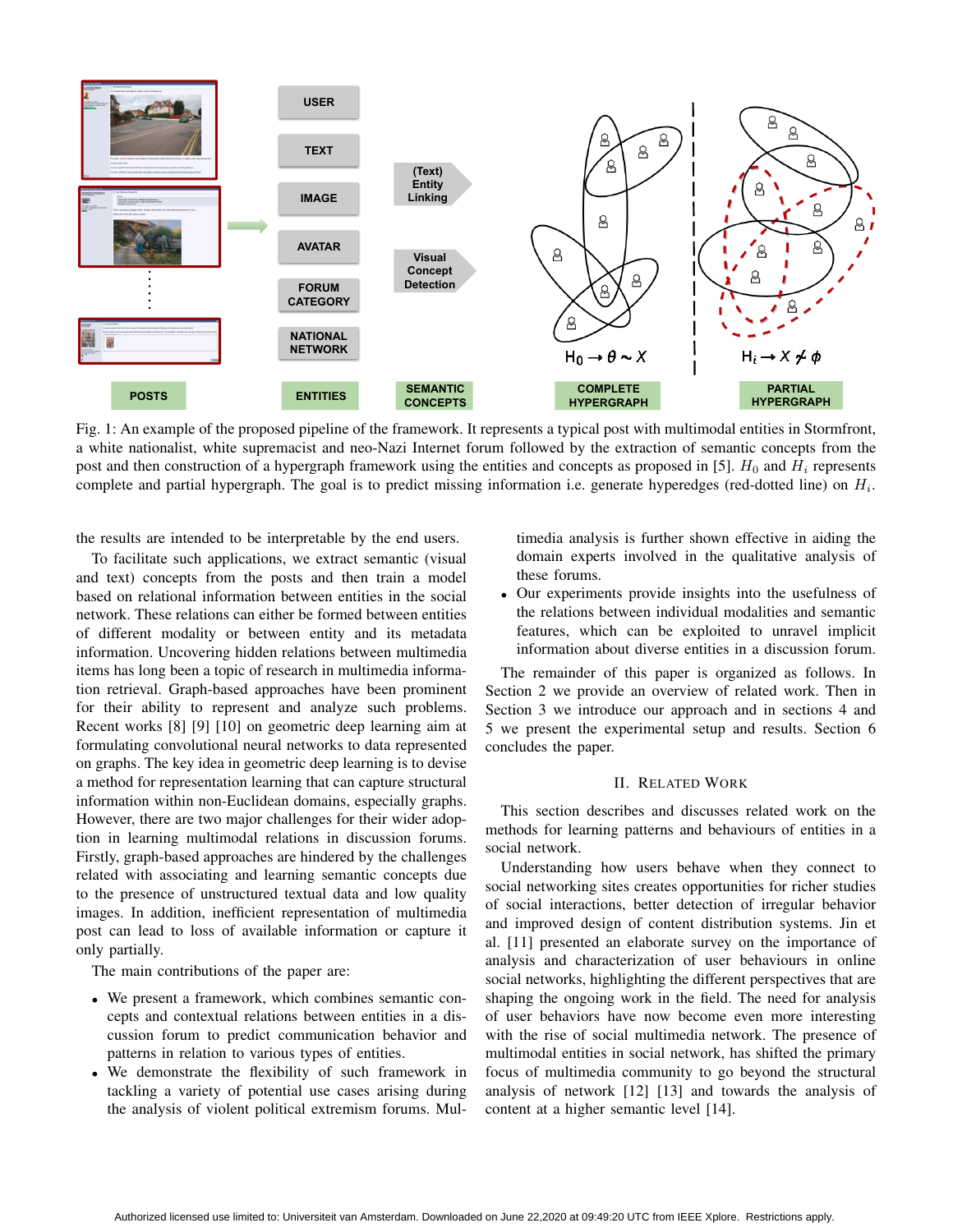

Fig. 2: An example from Use Case 4, where the known information for a user is his/her User ID  $(U)$ , Avatar Features (A) and partially known Forum Categories that he/she posted. The goal is to predict these unknown forum categories using the relations  $A \sim U$  and  $U \not\sim F$ . Similar, examples can be drawn from the other use cases.

Moreover, the advantages of combining semantic concepts with the network structure has made graph-based approaches very popular. The application of graph-based methods on social network varies from link prediction [15], discovering social circle in ego networks [16], music recommendation by combining social media information and music content [17] to categorizing violent online political extremism content [18]. Hypergraphs [19], in particular, were proven to be highly efficient in capturing relational information in multimodal social networks [5] [20] [21].

#### III. APPROACH

Given a multimodal post from an arbitrary discussion forum, our goal is to construct a framework that can encode semantic concepts about an entity in the form of relations, and then predict valuable information about them. Our framework can, in general, allow a user to perform either of two tasks: (1) predict implicit relations between multimodal entities or (2) extract additional semantic concept about entities. We combine these two tasks by using a common graph-based approach that can provide users with the flexibility to train a model according to their usage. Below we describe the three main facets of our formulation - representation, information flow and generalizability.

#### *A. Representation*

We represent information in a multimodal post using hypergraphs due to their numerous advantages over traditional graph based representation, one of them being efficient capture of higher-order relations [5] [22]. A hypergraph is a generalization of the graph in which the edges, called hyperedges, are arbitrary non-empty subsets of the vertex set and may therefore connect any number of vertices. The nodes are kept the same as in a graph but a hyperedge can connect even all the nodes at once as compared to a traditional graph where an edge is always a connection between 2 nodes. In particular, a set of multimodal entities in a social network can be viewed as

a hypergraph whose vertices are the individuals and whose hyperedges are the common properties between them [20].

The other advantage of using hypergraphs is the ease of modifying definitions of nodes and hyperedges. In this work, we will exploit this property in order to merge the two tasks mentioned in section III. For both tasks, we construct a hypergraph in which its nodes represent the main entity (for which relations/information needs to be predicted) connected through hyperedges which can represent either entities from other modality or metadata information about the main entity. So, the problem reduces to that of generating hyperedges across the main entity which in-turn can represent (a) relations between multimodal entities or (b) relations between metadata and the main entity. In this way, we can devise a learning algorithm which can merge both tasks and is devoid of any loss in available information.

#### *B. Information Flow*

The next challenge is to construct a pipeline extracting entities and concepts from posts to then learn relational information. We aim at encoding information from the available set of relations for an entity to predict the unknown sets of relations. For extracting semantic information from a post, we employ entity linking for text, where the idea is to link the text to an external knowledge base such as Wikipedia [18], [23] and for visual concepts we extract 346 TRECVID semantic concepts [6]. Further, we use a robust model for extracting features and learn relational information [5] from the posts represented on hypergraphs. This model is based on geometric matrix completion solution initially proposed in [24]. We formulate the relation prediction task as a matrix completion problem, where rows and columns represent two separate entities. This matrix is derived from the incidence matrix of partial hypergraph, where the vertices forms the rows and the edges forms the columns. For example, the images posted in discussion forums will be represented on the rows of a matrix (and vertices of hypergraph) while the columns (corresponding edges in hypergraph) can be the forum categories. Thus, each entry of this matrix will have a binary value representing presence/absence of an image in a particular forum category. The aim is to complete this matrix using auxiliary information about images from the complete hypergraph. Hence, to extract combined relational features we use Multi-Graph Convolution Networks (MGCNN). To explain further, we give a brief background about low rank matrix completion and Multi-Graph Convolution Networks.

Low rank matrix completion involves recovering a matrix  $M \in \mathbb{R}^{N_1 \times N_2}$  of rank  $R \ll \min(N_1, N_2)$  from a subset of its entries  $\Omega$ . To concisely put, given partial observation of M over an index set  $\Omega \subset (1, 2, \ldots, N_1) \times (1, 2, \ldots, N_2)$ the task is to select the matrix with the lowest rank. Let X denotes the matrix to recover and  $M_{\Omega}$  is the set of the known entries. However, rank minimization is an NPhard optimization problem and in many real world matrix completion problems, the entities defined on rows and/or columns share many common attributes. These entities can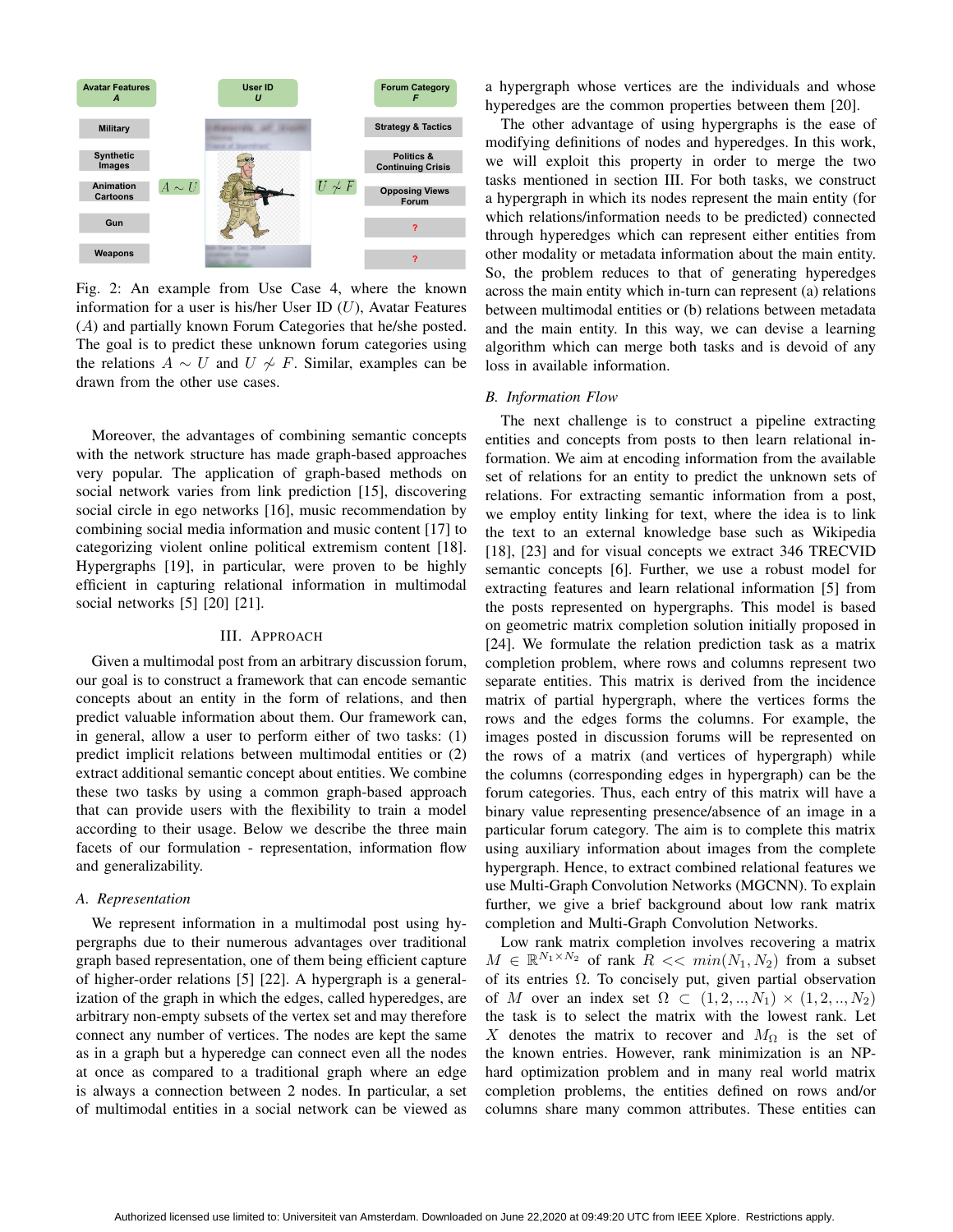thus be encoded using graphs by exploiting their proximity information. Incorporating proximity information forces the solution for matrix completion task to be smooth on these row and column graphs. For the row graph, entities defined in the rows forms the vertices and each row of the matrix can be thought of as signals defined on its vertices. In order to combine information from both the row and column graphs, [25] used the concept of Graph Fourier Transform on matrices. Taking into account that Fourier Transform operation is separable and symmetric, the two dimensional transforms can be computed as sequential row and column one-dimensional transforms. Hence the corresponding Fourier transform of matrix X is given by  $\mathcal{F}(X) = \Phi_r^T X \Phi_c$ , where  $\Phi_r$  and  $\Phi_c$  are the eigenvectors of row and column graphs with  $\mathbb{L}_r$ and  $\mathbb{L}_c$  as the corresponding Laplacian matrices respectively. Further, Monti et.al. [24] proposed Multi-Graph Convolutional Networks (MGCNN) that aims at extracting spatial features from the matrix. Given a matrix  $X \in \mathbb{R}^{N_1 \times N_2}$ , MGCNN is given by

$$
\widetilde{X} = \sum_{j,j'=0}^{q} \theta_{j,j'} T_j(\mathbb{L}_r) X T_{j'}(\mathbb{L}_c) \tag{1}
$$

where,  $\Theta = \theta_{j,j'}$  is the  $(q+1) \times (q+1)$  represents coefficient of filters and  $T_i(.)$  denotes the Chebyshev polynomial of degree  $i$ . Using this equation as the convolutional layer of MGCNN, it produces q output channels ( $N_1 \times N_2 \times q$ ) for matrix  $X \in$  $\mathbb{R}^{\bar{N}_1 \times N_2}$  having a single input channel.

In this way, we extract features and then combine all the information channels in one framework using both the semantic concepts and their contextual relations with the entities.

#### *C. Generalizability*

The proposed framework should be generalizable to different use cases consisting of any form of relevant information. Let X and  $\theta$  be the main entity and the known concept/entity respectively. From all the available information, we know all the relations of entities in X to that with  $\theta$ , let this relation be represented by  $(\theta \sim X)$ . We aim to predict all the relations of X with another type of concept/entity( $\phi$ ) for whom we know partial relations ( $X \nless \phi$ ). We define ( $\theta \sim X$ ) and ( $X \nless \phi$ ) on two different hypergraphs  $H_0$  and  $H_i$  respectively and then use the learning model proposed in [5] to complete the partial information in  $H_i$ . We will represent the complete framework by ( $\theta \sim X \nsim \phi$ ). Our generic approach representing relations on hypergraph and the learning model make the framework applicable in a variety of settings and use cases. Especially in case of discussion forums, adding any semantic concepts would not alter the pipeline of the proposed framework.

#### IV. EXPERIMENTAL SETUP

#### *A. Dataset*

We use Stormfront, a white nationalist, white supremacist and neo-Nazi Internet forum as the testbed for this study. The forum contains 40 high-level categories, indicating topics of discussion, ranging from "Politics and Continuing Crises",

"Strategy and Tactics" and "Ideology and Philosophy" to the topics relevant to national chapters, e.g. Stormfront en Francais and Stormfront en Espanoly Portugus. Typically, in Stormfront, a user posts a content (text, images, videos, links etc.) in one of the relevant forum categories. These users often have a small avatar image and/or somewhat larger profile picture. Recently, Rudinac et al. [18] deployed graph convolutional neural networks for classifying 2 million user posts from Stormfront. In this paper, we use the same data setup as mentioned in [18] for all the use cases. We include the following items of a post from the dataset for our experiments:

- Post ID (P): Unique ID given to each post
- User (U): User who posted it
- Avatar Features(A): Features extracted from display picture of user's avatar
- Forum Category (F): Type of category in which a post has been shared
- User Topics (T): Topic of interest for a user
- Semantic Entities (E): Relevant entities present in textual content of a post

#### *B. Use Cases*

To demonstrate the effectiveness of our framework we conduct a set of experiments organized around the following use cases:

Use Case 1:  $(E \sim P \nsim U)$  In the first case, we aim to predict potential users who would be interested in interacting with a certain post. This can help in understanding and tracking communication patterns of certain users. In this case, users are the partial information for the posts while the semantic entities associated with the post will be used for learning the relations between the posts.

Use Case 2:  $(F \sim U \nsim T)$  [18] the authors conjecture that the user preferences are a good predictor of the post category. We take motivation from this result for the second use case. Often we require more information about a particular user, but due to very limited user activity, it is not possible to extract such information. We conjecture that the community formed by users posting in different forum categories can have sufficient clues which can be exploited to extract more information (user topics) about an arbitrary user.

Use Case 3:  $(E \sim P \nsim F)$  It is often necessary to categorize posts based on their national network due to the formation of local mob or even event organizations. The extracted semantic entities might carry sufficient information for such classification, as the national chapters are characterised by a certain number of topics, more frequent use of national (i.e. non-English) language, and a closed group of users discussing the matters of regional relevance.

Use Case 4:  $(A \sim U \nsim F)$  We aim at identifying the properties of avatars specific of a particular post category. This is to investigate which semantic concepts are more commonly appearing in a certain forum categories, for example "For Stormfront Ladies Only" forum as compared to the other forums on Stormfront. The particular use case came from the domain experts investigating the role and portrayal of women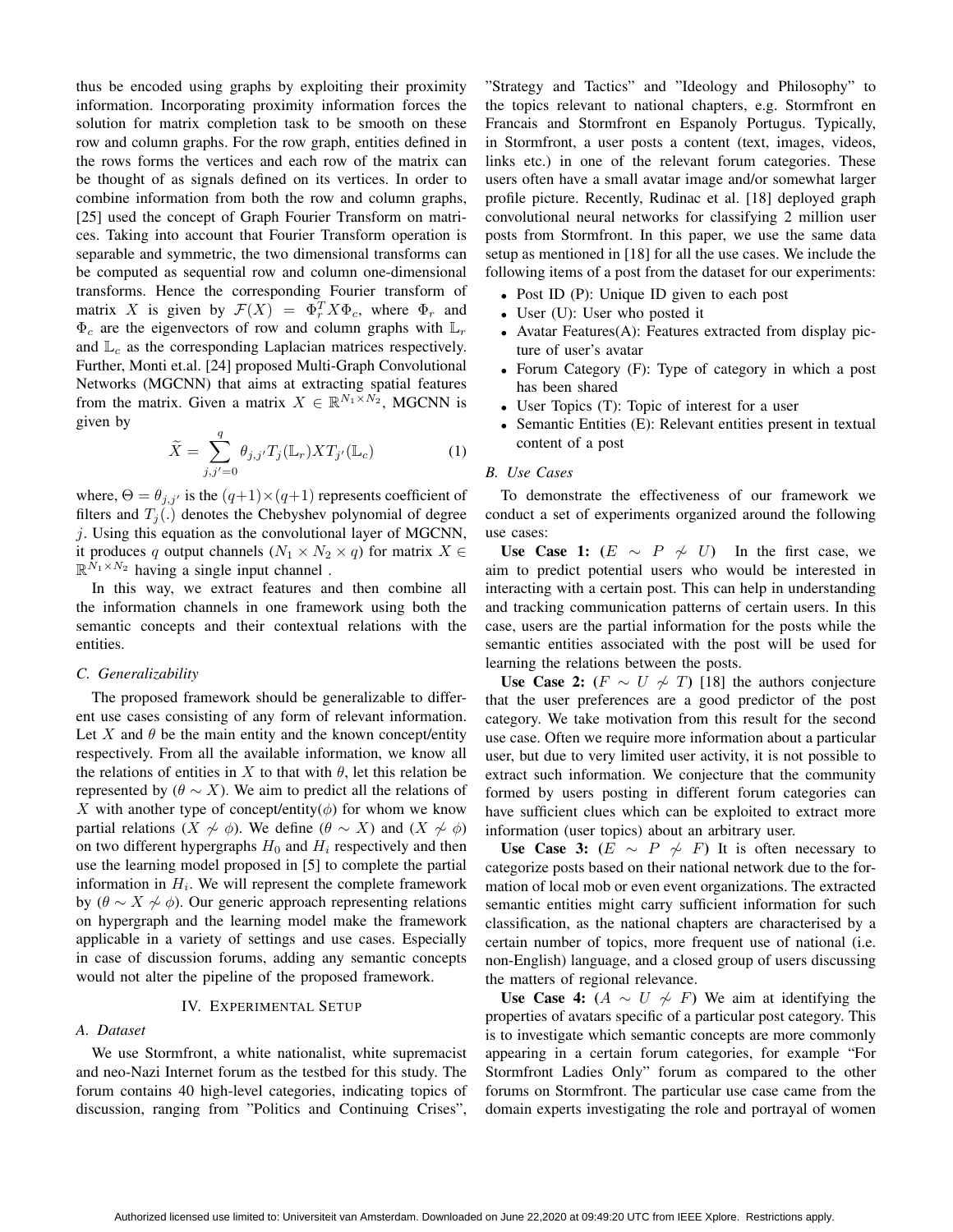TABLE I: Table showing the data setup of the 4 use cases. For training, the framework uses all the relations  $\theta \sim X$  and 40% of  $X \sim \phi$ . The goal is to predict the rest of  $X \sim \phi$  relations.

|                 | Use Case 1          | Use Case 2          | Use Case 3          | Use Case 4          |
|-----------------|---------------------|---------------------|---------------------|---------------------|
| θ               | E: 3.319            | F: 39               | E: 3.319            | A: 290              |
| X               | P: 10,000           | U: 10.252           | P: 10,000           | U: 10, 252          |
| Φ               | U: 4.218            | T: 258              | F: 31               | F: 39               |
| $\theta \sim X$ | $E \sim P$ : 36,640 | $F \sim U$ : 40.418 | $E \sim P$ : 36,640 | $A \sim U: 51,260$  |
| $X \sim \phi$   | $P \sim U: 10,000$  | $U \sim T: 29.321$  | $P \sim F$ : 55.280 | $U \sim F$ : 40.418 |

TABLE II: Performance of our approach  $(H_{GDL}$  as compared with standard models MRH and LPSF

|             | Use Case 1 |            | Use Case 2 |                  | Use Case 3 |            | Use Case 4 |            |
|-------------|------------|------------|------------|------------------|------------|------------|------------|------------|
|             | <b>AUC</b> | <b>EER</b> | AUC-       | EER <sup>'</sup> | AUC        | <b>EER</b> | AUC        | <b>EER</b> |
| $H_{GDL}$   | 86.4       | 78.5       | 88.7       | 80.3             | 80.6       | 72.5       | 89.2       | 83.0       |
| MRH         | 79.1       | 69.9       | 77.8       | 70.2             | 78.4       | 70.6       | 84.6       | 76.5       |
| <b>LPSF</b> | 63.1       | 60.2       | 60.3       | 57.9             | 71.2       | 68.4       | 62.9       | 60.3       |



Fig. 3: Receiver Operating Characteristics (ROC) curve showing the performance of the models on each of the 4 use cases. The hypergraphbased geometric deep learning model ( $H_{GDL}$ ) has significant advantage as compared to other methods on all the 4 use cases.

in right-wing extremist networks. Based on the avatars and profile pictures, we are trying to identify users likely to be associated with a particular, specialised discussion forum (e.g. "dating advice" or "religion"). Figure 2 shows an example of the user's features extracted from visual concepts and the partial information of his/her forum categories.

#### *C. Experiments*

We start our experimental evaluation by showing the performance of our framework on all the 4 use cases. The corresponding number of entities used in each use-cases and the total number of relations formed among them is shown in Table I. As seen from the table, each entity has multiple values in common with other entities, resulting in a multitude of relations. For example, a user  $(U)$  can post in multiple forum categories about various issues. This will account for a large number of  $F \sim U$  and  $U \sim T$  relations. For our experimental setup, we randomly sample 40% of these relations and keep them aside to use as a test set. The remaining relations are used to construct the partial hypergraph  $H_i$  for training the model.

#### V. RESULTS

We report the results of our framework and compare them to hypergraph based algorithm  $(MRH)$  [17], [20] and a graph-based model trained on social network features  $(LPSF)$ [12] for the same tasks.  $LPSF$  trains a neural network on popular features like Page Rank, Number of Common